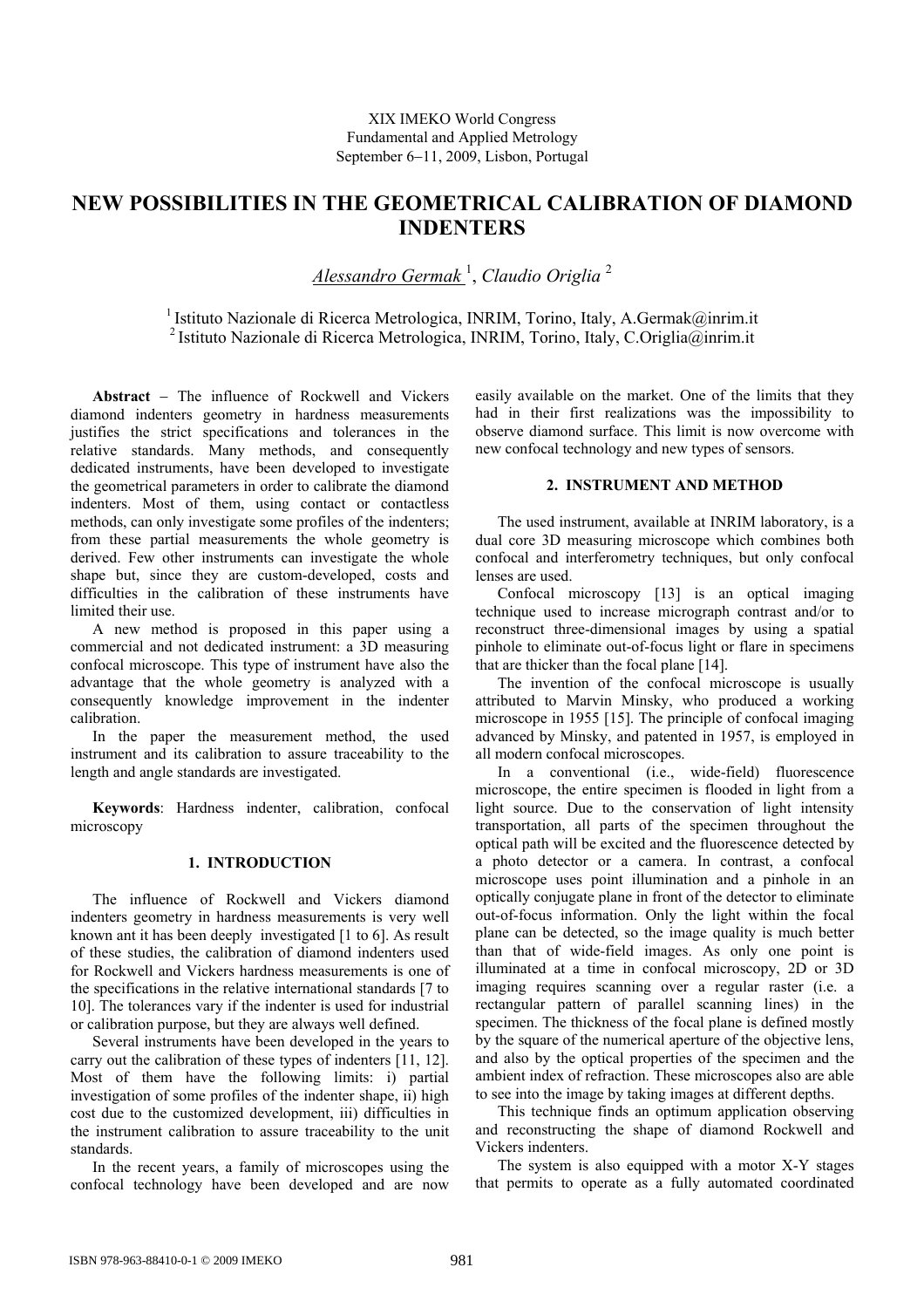measurement system. With these features, extended profile and extended topography measurements can easily be acquired using the stitching algorithms included in the software. A closed-loop PZT assures a high-accuracy zscan. It achieves sub-nanometer vertical resolution (up to 0,1 nm) and traceability to national standards.

Due to the versatility of the microscope, the measurement method is very simple. The indenter is located under the microscope lens (different magnifications and Numerical Apertures can be selected) and, after the setting of the measurement parameters, an automatic procedure is launched. It consists mainly in the link of several images by means of stitching algorithms.

The total measurement process needs a couple of hours but, since it is fully automatic, during this time interval no operation is necessary by the operator.

#### *2.2. Instrument calibration*

The first calibration of the instrument has been made by means of 2D calibrated gratings for the Z-axis. Similar tests of calibration have been carried out for the X-Y axis using 1D calibrated gratings [16, 17].

For this application, it is foreseen also to verify the instrument calibration directly by means of an angle standards and calibrated spheres (ruby spheres).

## **3. PRELIMINARY RESULTS**

In fig. 1 an example of 3D image of the Rockwell indenter is presented. It is obtained using a 50x confocal objective with a N.A. of 0.55. It is composed by stitching 36 single images  $(6x6)$  each obtained with 10  $\mu$ m Z-step scan (internal resolution of few nanometers). With this resolution the measuring time is about 2 hours but it is possible to increase the  $Z$  resolution up to  $1 \mu m$  step, correspondent to a sub-nanometer internal resolution; at this maximum resolution the measuring time can considerably increase.



Fig. 1. Reconstruction of the tip geometry of a Rockwell indenter

Having the whole image of the indenter shape, with the software of the microscope is it possible to perform the measurement of the geometric parameters as required by the relative standards (angle of the cone, radius of the spherical tip, planarity of the generatrix of the cone, etc.). One of the most difficult to measure, that is probably the most influent in hardness measurements, is the radius of the spherical tip. As example is here reported the possibility to estimate this parameter.

The first step is the definition of the border limit between the spherical and the conical part of the indenter. At the present it is defined by the operator but it is foreseen the development of an automatic routine in the software for this analysis.

In fig. 2 the top view of the image of the spherical part of the indenter is shown.



Fig. 2. Top view of the spherical tip of the Rockwell indenter

From this image, the software can automatically interpolate a theoretical sphere, giving the result of the radius of the sphere (and its standard deviation). In the example, the interpolated sphere has a radius of 214  $\mu$ m.

It is also very useful to have, as result of the interpolation process, the picture representing the residuals of the interpolation that are the deviations from the interpolating sphere (fig. 3).



Fig. 3. Deviation from the interpolating sphere  $(214 \text{ µm})$ 

From that picture is quite easy to see not only the maximum variations (in this case  $7 \mu m$ , corresponding to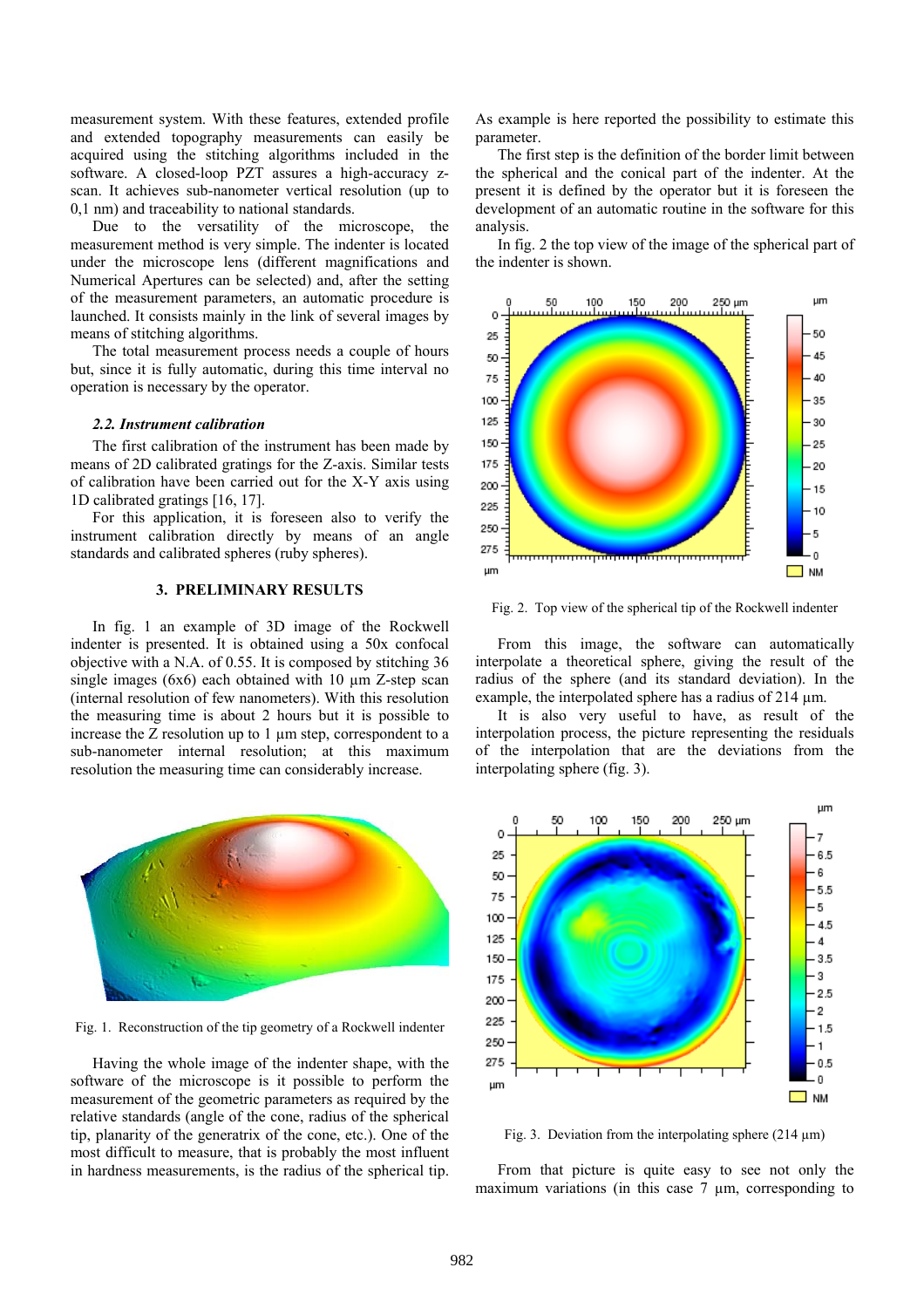$\pm 3.5$  µm from the mean value of 214 µm), but also as the deviations are distributed in order to have also information about the quality of the indenter geometry.

### *3.1. Comparison with other methods*

In order to validate the measurement method, a comparison with another system has been carried out.

At IMRIM hardness laboratory a specific instrument has been developed for the calibration of hardness indenters. It consists in a sine-bar system with interferometric microscope used for the angle measurements, and a rotating table with an LVDT transducer (used as comparator with a ruby sphere standard) for the radius measurements [18].

The comparison consists in the analysis of the differences of the measuring values obtained with the two different measuring systems on four different cross sections (at the present only the radius of the spherical tip has been analysed).

From the image obtained by the confocal microscope it is very easy to extract a line profile of selected sections of the spherical tip of the indenter (fig. 4).



Fig. 4. Extracted profile (Rockwell indenter)

From this profile it is possible to zoom on the spherical part as shown in fig. 5.



Fig. 5. Profile section with zoom on spherical tip

Using the tools available in the software of the confocal microscope, the radius of the interpolated circle is calculated as 214,12 µm. Since for the comparison with the other above described instrument it needs the calculation of 8 measurement sections, the image acquired with the confocal microscope has been elaborated in with the same procedure as made for the other instrument. An example of the elaboration is shown in fig. 6.



Fig. 6. Profile section analysis of the Rockwell indenter tip and residuals from spherical interpolation  $(212.04 \,\mu m)$ 

From the comparison of the results of the two different systems based on the measurement of eight angular sections equally observed, differences of the order of  $1\div 2$  µm have been measured. These differences are fully compatible with the expanded uncertainties of the measuring systems that are in the order of  $2\div 3$  µm.

However, the work on the uncertainty estimation of the measurements obtained with the confocal microscope should be better developed and it is probably possible to obtain better uncertainties varying the acquisition parameters and carrying out a more accurate instrument calibration.

Similar investigation has been carried out with a Vickers indenter.

Also in this case two different measurement methods can be applied: profile measurement and full surface analysis.

From the image obtained by the confocal microscope (fig. 6) a line profile of selected sections of the pyramidal tip of the indenter has been extracted (fig. 7) and analysed (fig. 8).



Fig. 6. A 3D image of Vickers indenter